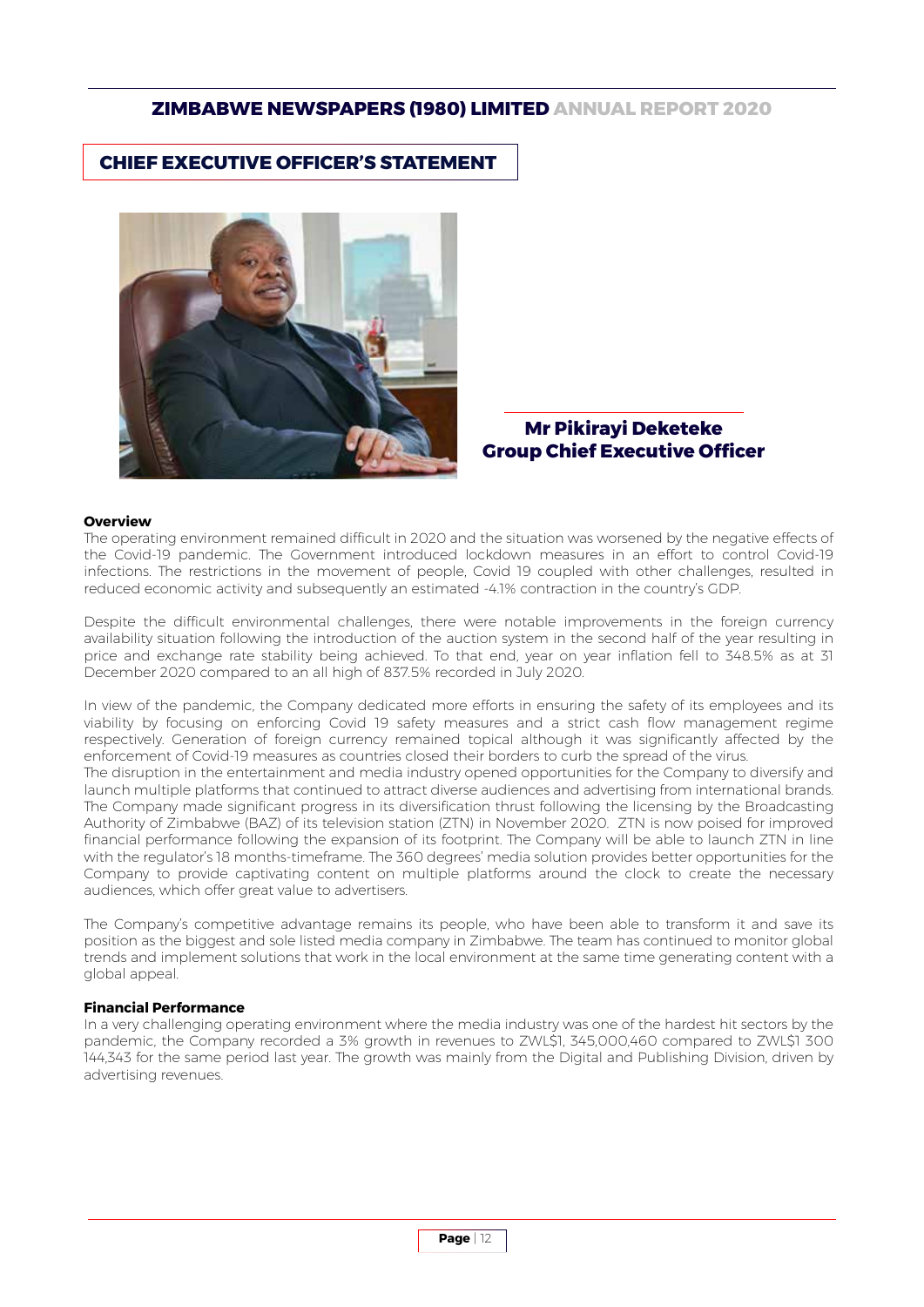

*Figure 1: Revenue and Profit Performance* 

The Company posted revenue of ZWL\$1,345 million compared to ZWL1,300 million recorded in 2019. The drop in operating profit before financing, exchange gains/(loses) and monetary adjustments was a result of the 12% drop in revenue for the Commercial Printing Division and the general decline in profitability across all the divisions owing to the hyperinflationary environment. An analysis of the divisional performance is presented below.

#### **Division Hyperinflation Revenue Contribution**

In 2018, as shown in figure 3 below, the Digital and Publishing Division (DAP) contributed 69% to the Company's total revenue whilst the Commercial Printing Division (CPD) and the Radio Broadcasting Division (RBD) contributed 18% and 13% respectively.



#### *Figure 2: Division Revenue Contribution*

The DAP Division has been the pillar of the Group contributing above 60% revenue over the years. Following a 9 percentage point revenue decline to 61% in 2019, the Division recorded some recovery, albeit small, to 63% of the Group revenues.

The CPD suffered a 3 percentage point decline in revenue contribution. This was because Typocrafters experienced limited trade as schools remained largely closed on account of the Covid-19 pandemic. There were also material supply and logistical challenges associated with restrictions in people movement.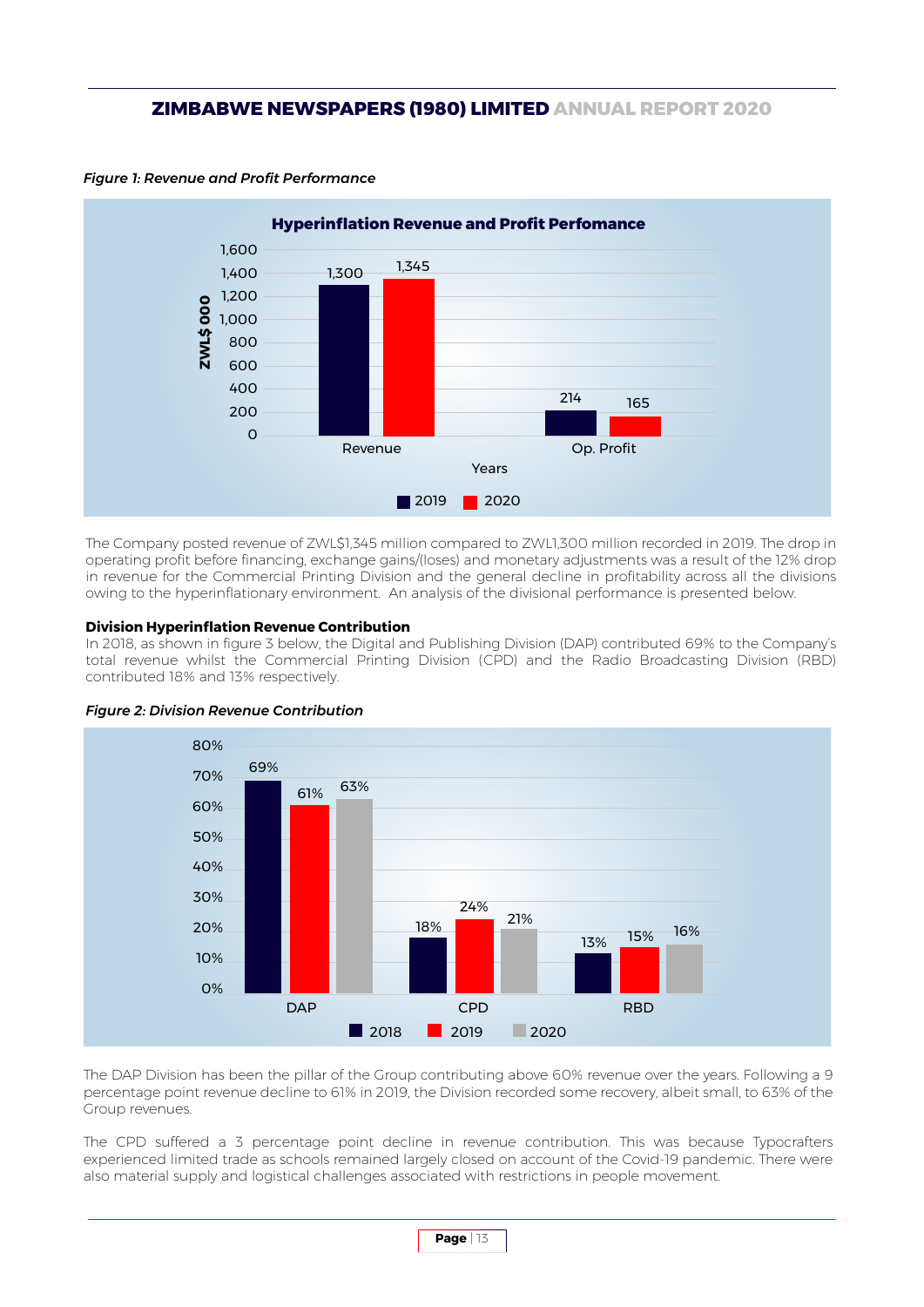The RBD gained by 1 percentage point to 16% on account of better performance by the television channel, ZTN.





A trend analysis over the past 7 years shows the impact of new media on print products.

As shown by figure 3, the Newspaper Division has been recording declining revenue contributions to the total Group over the years. In 2014, the newspapers were contributing 87%, which has now come down to 63% (2019: 61%). In 2014, the Commercial Printing Division was contributing 5%, which has now risen to 21% (2019: 24%), whilst the Radio Broadcasting Division is now at 16% (2019:15%) from 8% in 2014.





In historical terms, digital revenue contribution improved to 7% from the 2% reported for both 2018 and 2019 as the Company continues to push for better market share in the digital market. During the course of the year, the company introduced e-papers and increased online performance by ZTN.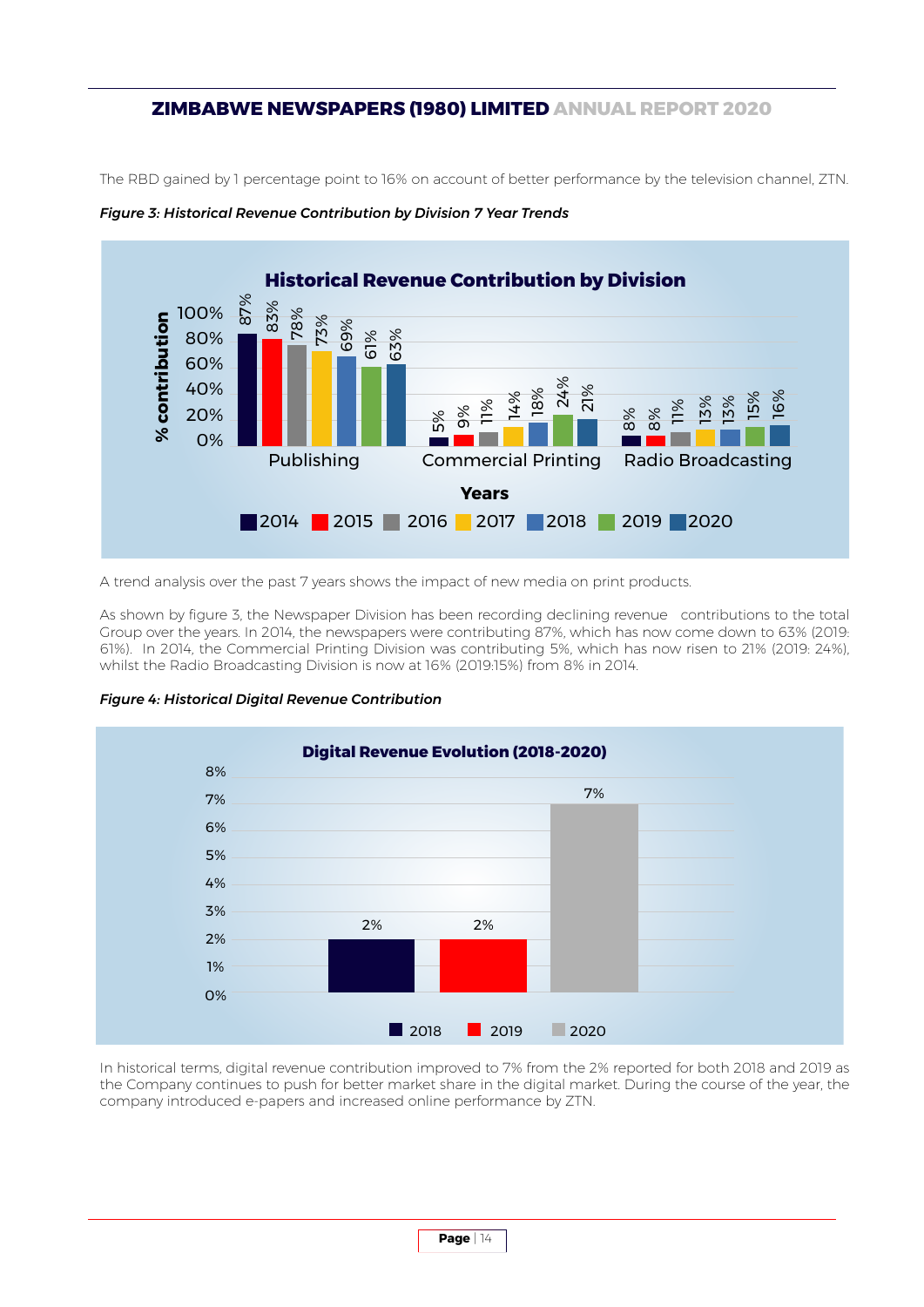#### **Revenue Contribution by line**

Figure 5 below shows the historical revenue contribution by line.

#### *Figure 5: Revenue Contribution by Line*



The change in media consumption patterns has seen the migration of audiences from print to digital platforms. The Company has been able to move with times and appropriate investments in new platforms have been made. During the year under review, advertising contribution to Group revenues at 63%, was restored to the 2017 levels whilst print circulation has declined as audiences are migrating to digital platforms. Print circulation declined from 15% to 11% owing to Covid-19 as most workers were working from home enjoying digital media.



*Figure 6: Hyperinflation Profit Contribution by Division*

Unlike the decline in profit contributions recorded by both DAP and RBD in 2019, both significantly recovered in 2020 whilst the CPD suffered a huge drop to 21% from the 40% recorded in 2019. The RBD improved from 8% to 16% whilst DAP also improved from 52% to 66%.

#### **Operations review**

The Company performed satisfactorily under the circumstances despite the adverse effects of the Covid-19, liquidity constraints and associated low disposable incomes. All the divisions remained profitable during the year ended 31 December 2020.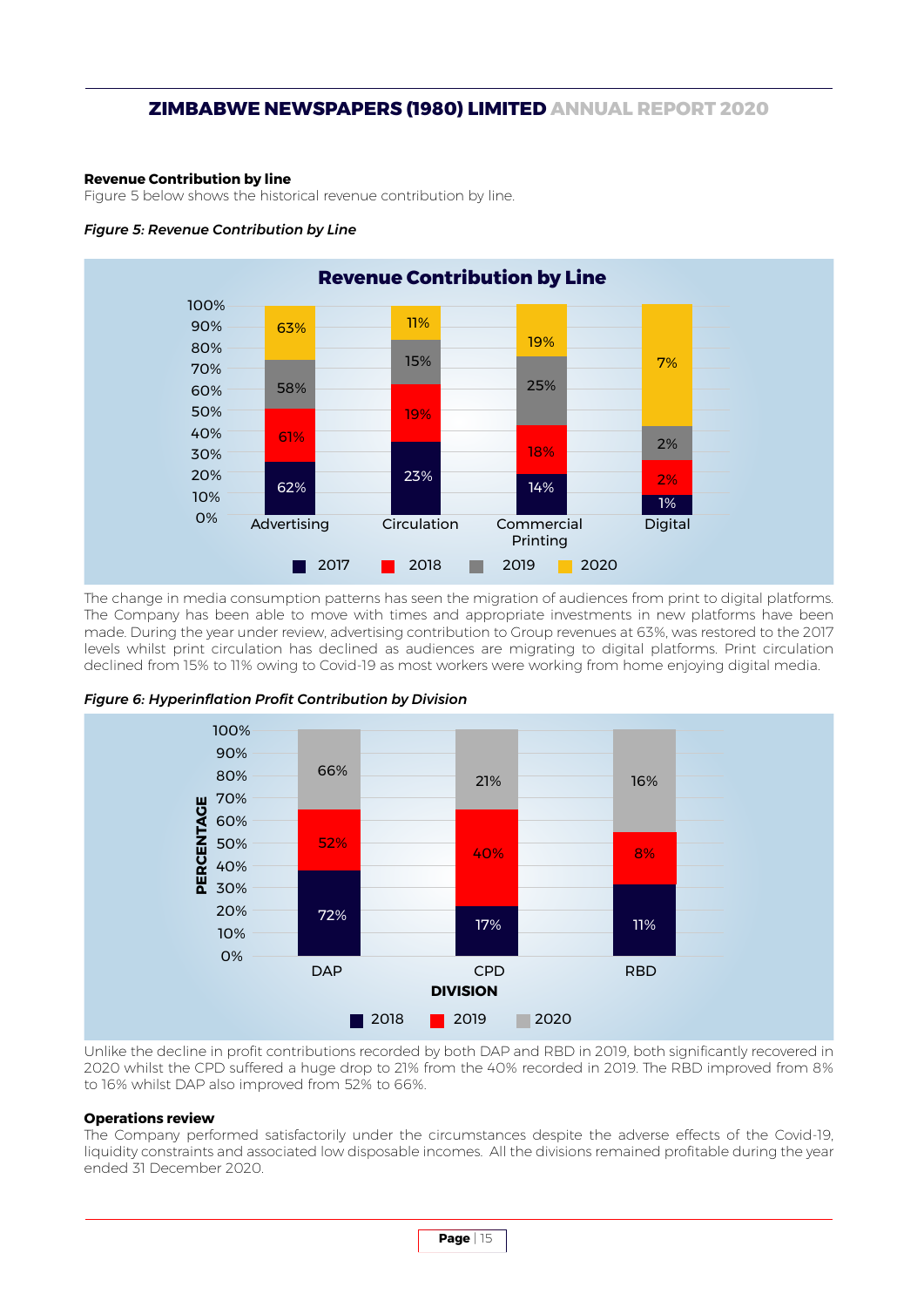Our strategic thrust remains on the following:

- ◆ Diversification and building on our leadership
- $\triangle$  Innovation and investing for the future
- Continuously refining the business model, improving service delivery and product offering as well as embracing new technology
- Growth through audiences

#### **Our objectives:**

- Growing by building on core strengths and maximising opportunities
- ◆ Transforming through cost efficiency and business model innovation
- Building value through offering a 360-degree solution in line with our vision of becoming a fully integrated media house.

In pursuit of the 360-degree solution vision, the Company is now fully represented on all platforms that include audio, text, and visual. I am pleased to report that the television platform received a boost following the awarding of a DTT broadcasting licence by BAZ. Action plans to launch the station have been put in full motion with equipment payments being done.

#### **Publishing and Digital Division**

The Digital and Publishing Division remains the main contributor to Group revenue and profitability in both historical and hyperinflation terms. The profit contribution in hyperinflation terms for the division improved from 52% last year to 66% for 2020.



### *Figure 7: DAP Performance (Historical)*

Revenue and net profit grew by 783.2% and 929.5% respectively when compared to same period last year.

Despite the change in reader habits, liquidity and the general economic challenges that continued to affect performance, the Division recorded performance that was above inflation for both revenue and operating profit. Advertising revenue recorded 835% increase whilst circulation had a 532% growth. The introduction of e-papers brought some significant revenue that helped the division to perform better.

#### *Figure 8: DAP Performance (Hyperinflation)*

The Division's revenue in hyperinflation terms increased by 6% whilst net profit declined by 9% owing to losses that were recorded beginning of the year due to the effects of lockdown measures. The measures were subsequently relaxed, allowing the Division to improve its performance in the second half of the year. The Division recorded impressive recovery in the second half of the year following the relaxation of the lockdown measures.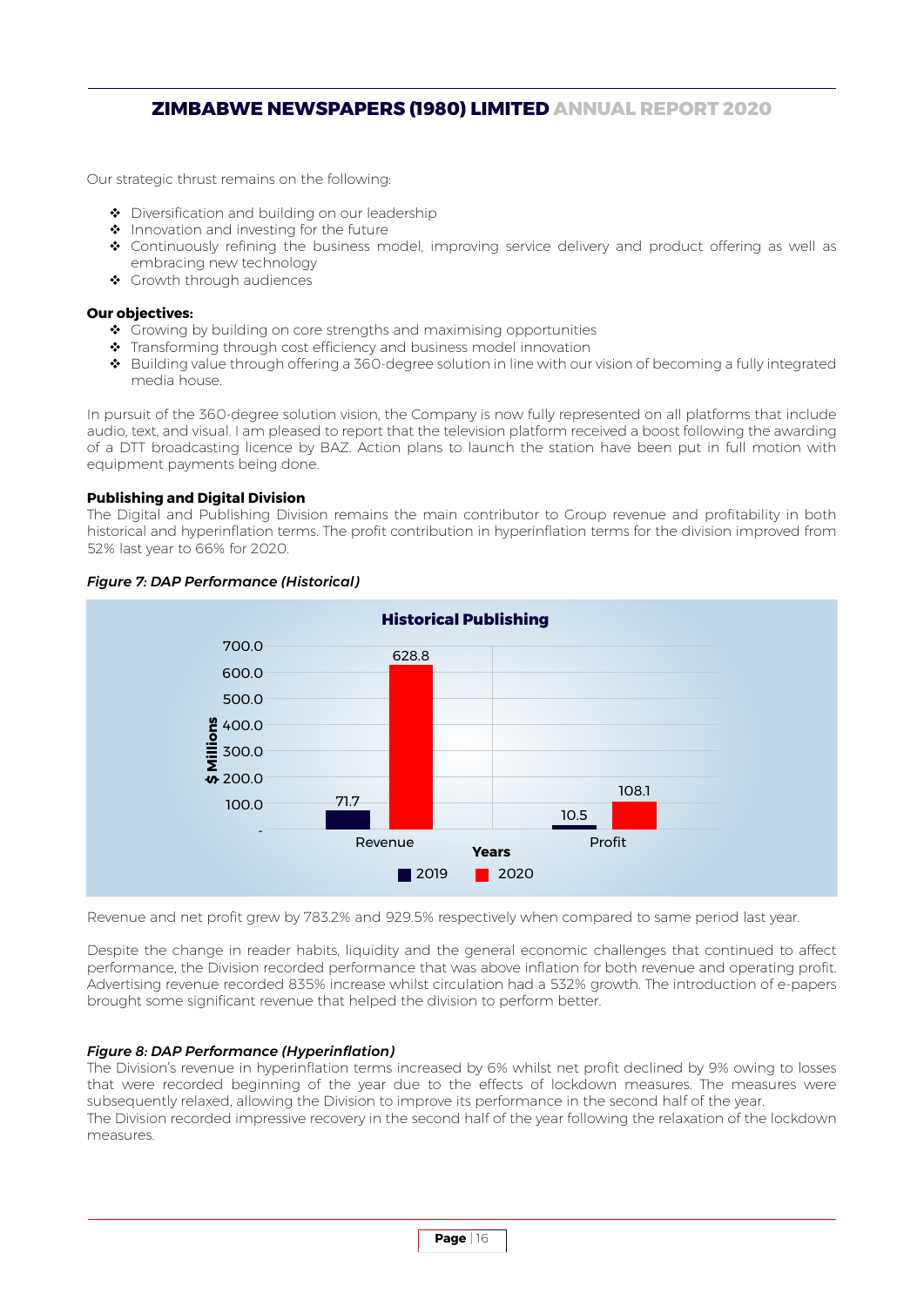

#### **Commercial Printing Division**

In historical terms, the Division relatively performed better resulting in both revenue and profitability increasing by 508%% and 112% respectively when compared to the same period last year. However, net profit growth was below the year on year inflation of 348.5% as the Division incurred high local procurement costs due to limited forex currency availability.



#### *Figure 11: CPD Performance*

The Division's net profit margin declined to 11% in 2020 when compared to 31% in 2019 as costs were increasing at a faster rate than the rate of revenue growth. Operating costs increased by 700% whilst revenue increased by 509%. The slow revenue growth was a result of constrained performance by Typocrafters as schools were closed due to Covid-19. Additional costs were incurred on Covid-19 related costs that included personal protective equipment, employee transport, testing, fumigation, and fuel amongst others.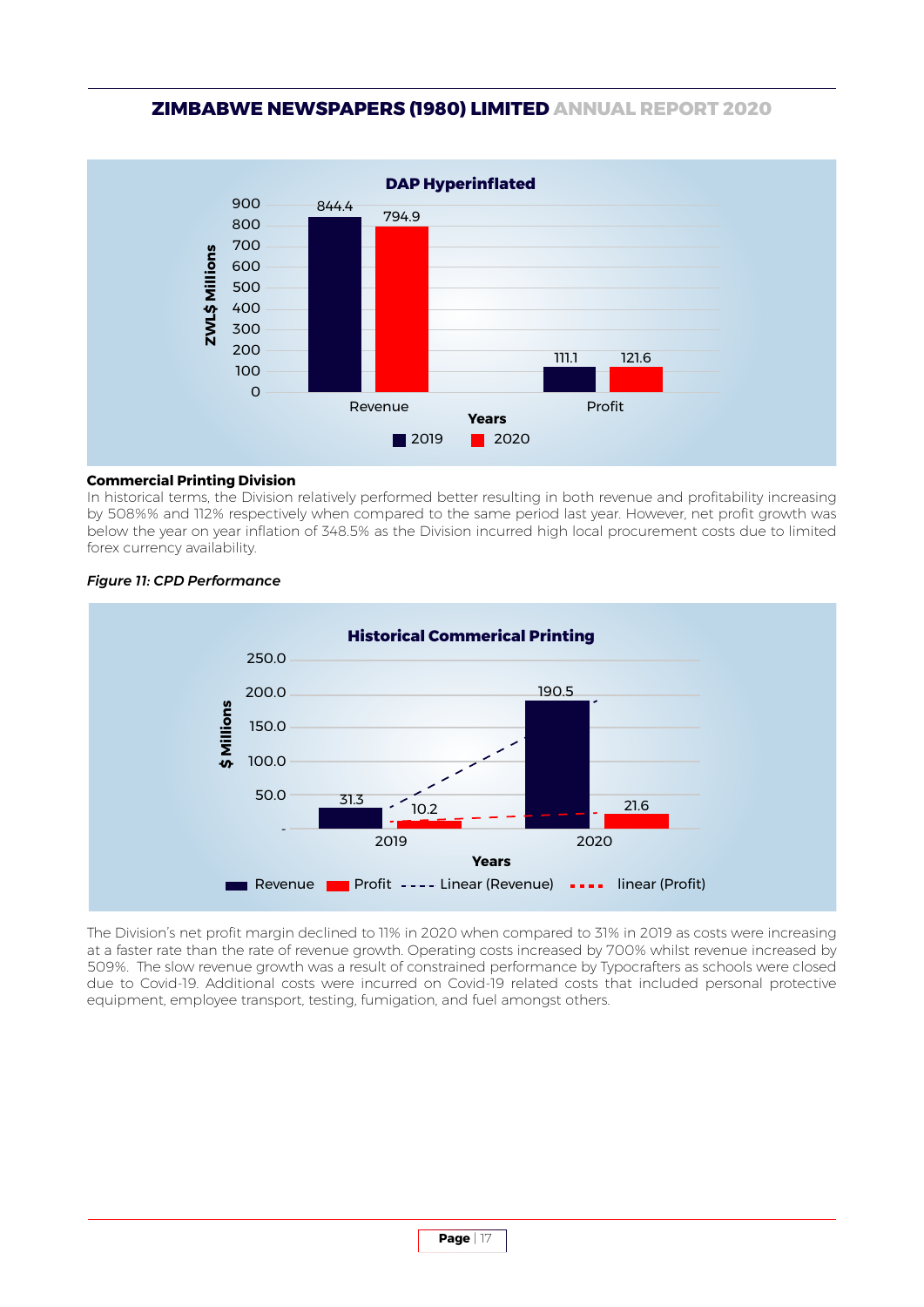*Figure 12: CPD Hyper inflated Performance*



In hyperinflation terms, both revenue and profit declined by 12% and 61% respectively owing to a challenging operating environment as explained under the historical section of the results of the Division.

#### **Broadcasting Division**

The Division continued on a positive organic growth path as both revenue and profitability increased by 743% and 321% respectively.



#### *Figure 9: RBD Performance Historical*

This growth was driven by the increase in listenership and a diversified audience for the advertiser.